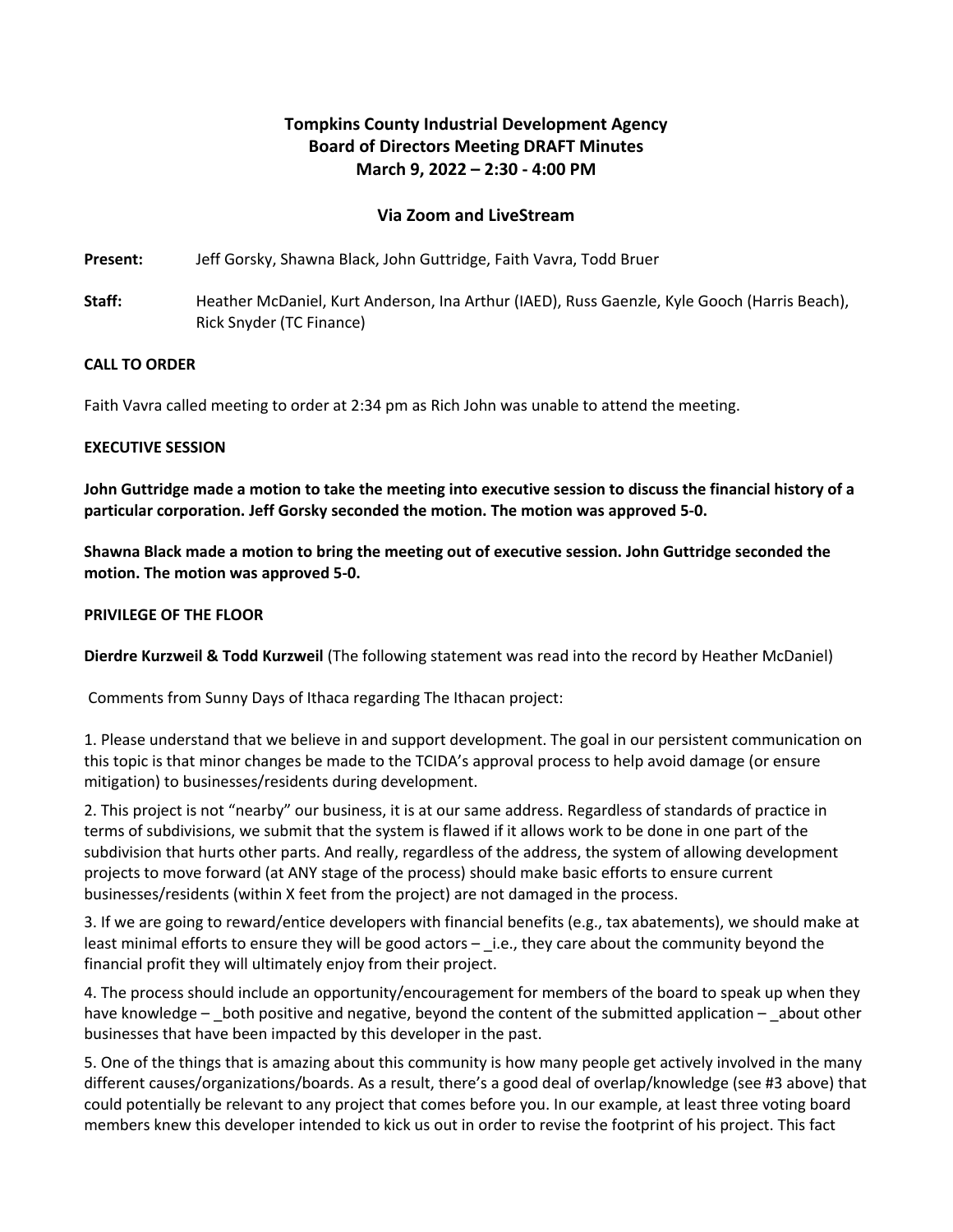should have been known, and it should matter. It doesn't mean that the project wouldn't get approved, but shouldn't it at least be part of the conversation?

6. Members of the board should read in detail and understand the content of submitted applications they are voting on. It is not clear that this is currently the case.

7. Ithaca College has been described during meetings of this board as having been "brought into" \_the project (by a member of the development team) as well as a "partner" to the project (by a TCIDA board member). It was the bringing in of this addition to the original project that resulted in the damaged incurred by my business, but it doesn't appear any new site plan review or SEQR was conducted. We realize that is done by the city (and shared with the county), but shouldn't your process include making sure that you are getting what is needed from the city, including any updated information?

8. What is the system for accountability/follow-up? What happens when plans change?

9. Finally, FYI, we are now being counter sued by this developer who is claiming that we have violated our lease by using the inset patio space (which was agreed could be used in email correspondence prior to executing the lease) and also that we should have gotten sublease agreements with our consignment artists (which is just silly!).

10. This developer is not a good actor. Maybe, with encouragement (i.e., a system that requires it), we would have had better communication and consideration and could have avoided the damages we experienced. Or maybe you have other ideas? We're just asking that you not set it aside as "not our problem" \_and consider what simple changes COULD be made to help ensure folks like us don't slip through the cracks in the future.

Thank you for listening! Deirdre & Todd Kurzweil Sunny Days of Ithaca

**ADDITIONS TO THE AGENDA –** None

### **BUSINESS**

Appointment of Administrative Director **- John Guttridge made a motion to approve Heather McDaniel as the Administrative Director of the Tompkins County IDA Board. Jeff Gorsky seconded the motion. The motion was approved 5-0.**

Election of Board Officers **- Shawna Black made a motion to approve Faith Vavra as vice chair and John Guttridge as Secretary/Treasurer. Jeff Gorsky seconded the motion. the motion was approved 5-0.**

### Appointment of Committee Members

**Jeff Gorsky made a motion to approve the appointment of the Finance & Audit, Governance, and Housing Committee members as presented below. Shawna Black seconded the motion. The motion was approved (5- 0).**

**Finance & Audit: Rich John (Chair), John Guttridge, Jeff Gorsky Governance: Mike Sigler (Chair), Rich John, Faith Vavra Housing: John Guttridge (Chair), Shawna Black, Todd Bruer, Nels Bohn (IURA), Jennifer Kusznir (City of Ithaca)**

Authorization of Finance & Audit Committee to review and approve the 2021 Audit and Authorization of input of the 2021 Audit data into the NYS PARIS system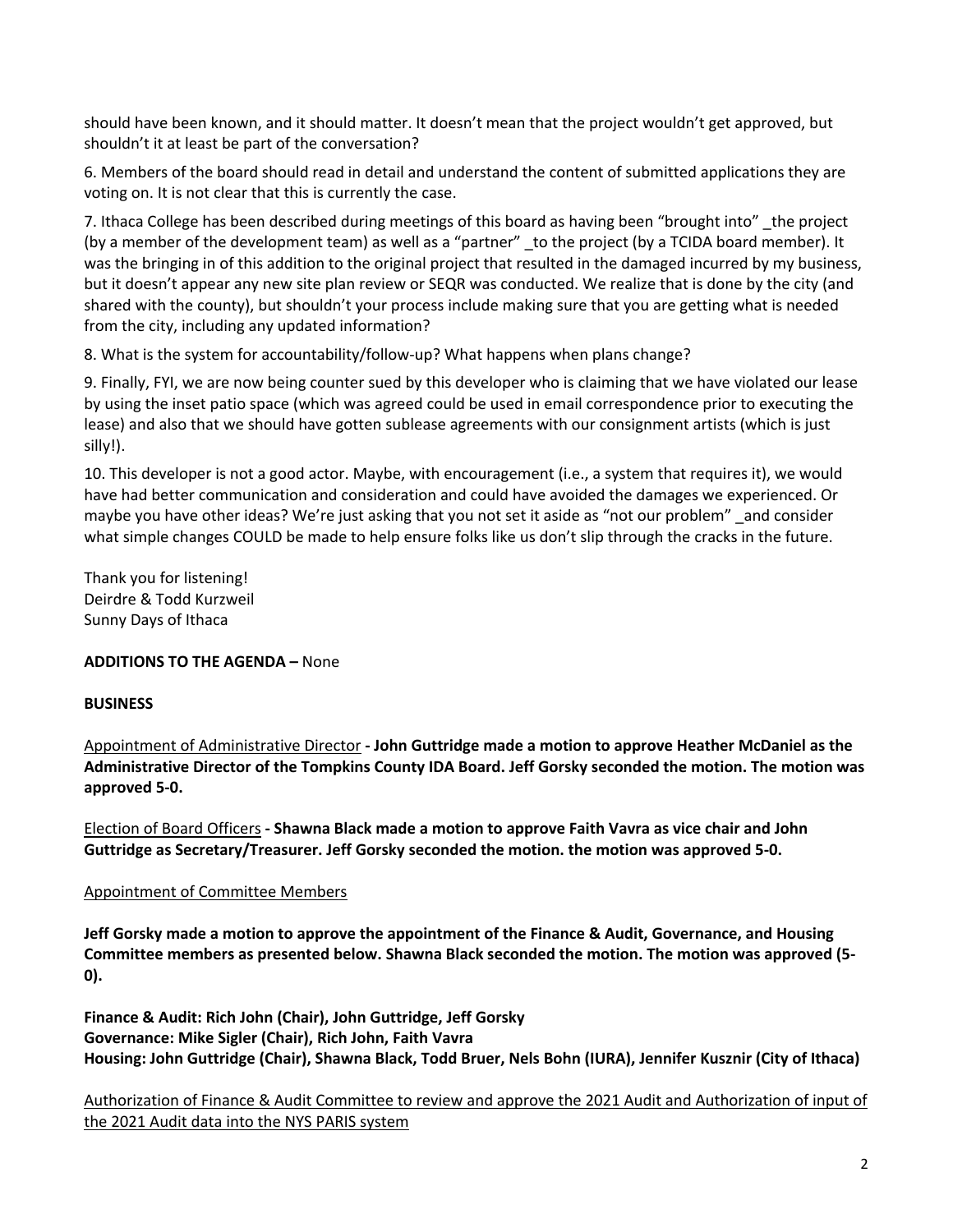**Jeff Gorsky made a motion to authorize the Finance & Audit Committee to review and approve the 2021 Audit and to authorize the input of the 2021 audit data into the NYS PARIS system. John Guttridge seconded the motion. The motion was approved 5-0.**

### BVSHF III (McKinley) Project County Housing Development Fund (CHDF) Payment

The BVSHF III Ithaca, LLC (McKinley) project closed on their TCIDA documents December 29, 2021.The project agreement included the following in Article II (l) regarding the payment of the Community Housing Development Fund (CHDF) fee:

On or before the date hereof, the Company covenants to pay to Tompkins County, for deposit in the Tompkins County Community Housing Development Fund, an amount equal to \$1,605,000; such payment shall be remitted to the Agency at its principal office located at 401 E. State Street, Suite 402B, Ithaca, new York 14850 in three equal installments commencing twelve (12) months after the first business day in the month in which the construction, renovation and equipping of the Project is complete.

The terms of the payment are not according to the current IDA Housing Policy and authorizing to use these terms was not sought from the TCIDA Board. There is however precedent for using these payment terms.

The developer has offered to pay \$200,000 towards the housing fee amount at the beginning of construction and the pay the remainder of the fee in three equal installment commencing 12 months after the construction phase ends.

**Jeff Gorsky made a motion to approve the request from the BVHSF III Ithaca, LLC project to pay the Community Housing Development Fund fee as follows: \$200,000 towards the housing fee amount at the beginning of construction and the remainder of the fee in three equal installments commencing 12 months after the first business day in the month in which the construction, renovation and equipping of the project is complete. John Guttridge seconded the motion.**

Jeff Gorsky disclosed that previously he had a conflict. However, now that conflict has ceased.

Heather McDaniel stated that there have been significant project cost increases due to rising construction costs. The project closed on the land using equity and are asking to pay the housing fee over three years at the end of construction in a similar way as two previous projects.

John Guttridge commented that the housing committee has been working on disincentivizing delayed payment of the housing fee.

Todd Bruer pointed out that the developer is a large national company. He is concerned with the fact that the project is not creating jobs. Heather McDaniel pointed out that this is not a job creation project. It is a community benefit project.

Shawna Black stated that she likes the contributions to the housing fund and feels that delaying the payments over three years at the end of construction would be a loss of money that could be used to build affordable housing.

John Guttridge stated he would be in favor of the developer's request if they would pay a 6% interest fee. He also commented that the developer could get a mortgage.